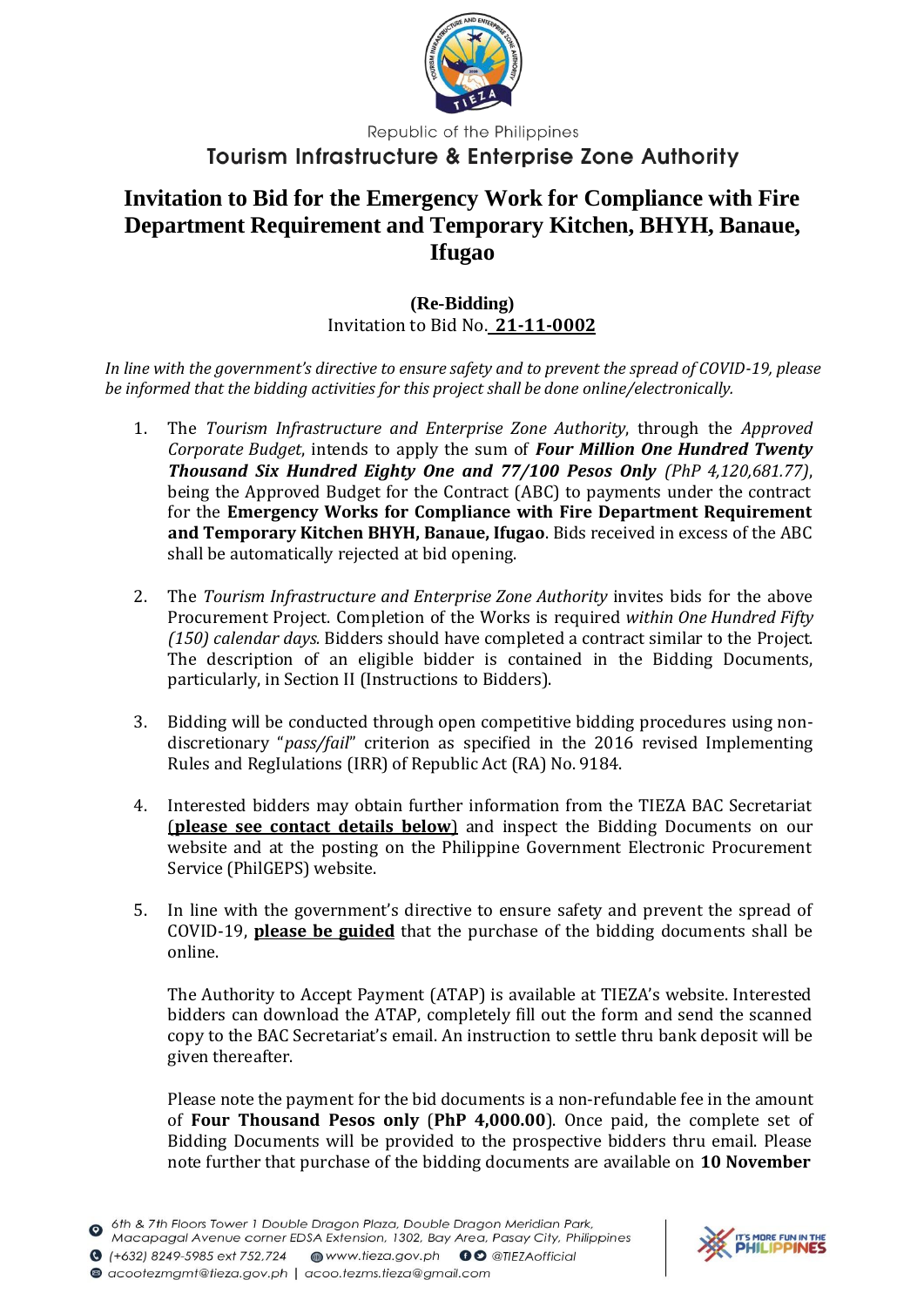**2021 – 1 December 2021** from **8:00 am to 5:00 pm**, except Fridays, Saturdays, Sundays and Holidays and on **2 December 2021** from **8:00 to 9:00 a.m**.

Bidders who will buy the bidding documents shall deposit the amount in either one of the following TIEZA bank accounts:

Account Name: TIEZA Development Bank of the Philippines (DBP) Account #: 0405-018676-030 (Makati Branch) Land Bank of the Philippines (LBP) Account #: 1782-1046-47 (Pasong Tamo Branch)

The deposit slip shall be kept and a scanned copy shall be sent to [tieza.bacsecretariat@gmail.com.](mailto:tieza.bacsecretariat@gmail.com)

It may also be downloaded free of charge from the website of the Philippine Government Electronic Procurement System (PhilGEPS) and the website of the Procuring Entity*,* provided that bidders shall pay the applicable fee for the Bidding Documents not later than the submission of their bids.

- 6. The *Tourism Infrastructure and Enterprise Zone Authority* will hold a Pre-Bid Conference<sup>1</sup> on **17 November, 10:00 a.m.** through videoconferencing/webcasting *via Microsoft Teams,* which shall be open to prospective bidders.
- 7. Bids must be duly received by the BAC Secretariat through soft copy sent online or electronic submission as indicated below, on or before **2 December 2021, 9:30 a.m**. Late bids shall not be accepted.
- 8. All bids must be accompanied by a bid security in any of the acceptable forms and in the amount stated in **ITB** Clause 16.
- 9. Bid opening shall be on **2 December 2021, 10: 00 a.m.** through *Microsoft Teams.* Bids will be opened in the presence of the bidders' representatives who choose to attend the activity.
- 10. Bidders shall submit their archived/compressed documents **in a folder and password-protected** online bid proposals (Financial and Technical folders) in **TWO (2) separate emails** reflecting the name of the project

**Please indicate the following in the email subject:**

- **Name of the Project/TECHNICAL PROPOSAL**
- **Name of the Project/FINANCIAL PROPOSAL**

on or before **2 December 2021 at 9:30 a.m.** to the TIEZA BAC Secretariat through a soft copy sent via e-mail to [tiezabac.online@gmail.com,](mailto:tiezabac.online@gmail.com) provided that it complies with the following conditions:

i. It should be in a clear .PDF/.IMG/.JPG/.TIFF/.GIF/.PNG format with the **password provided by their authorized representatives** to the



 $1$  May be deleted in case the ABC is less than One Million Pesos (PhP1,000,000) where the Procuring Entity may not hold a pre-bid conference.